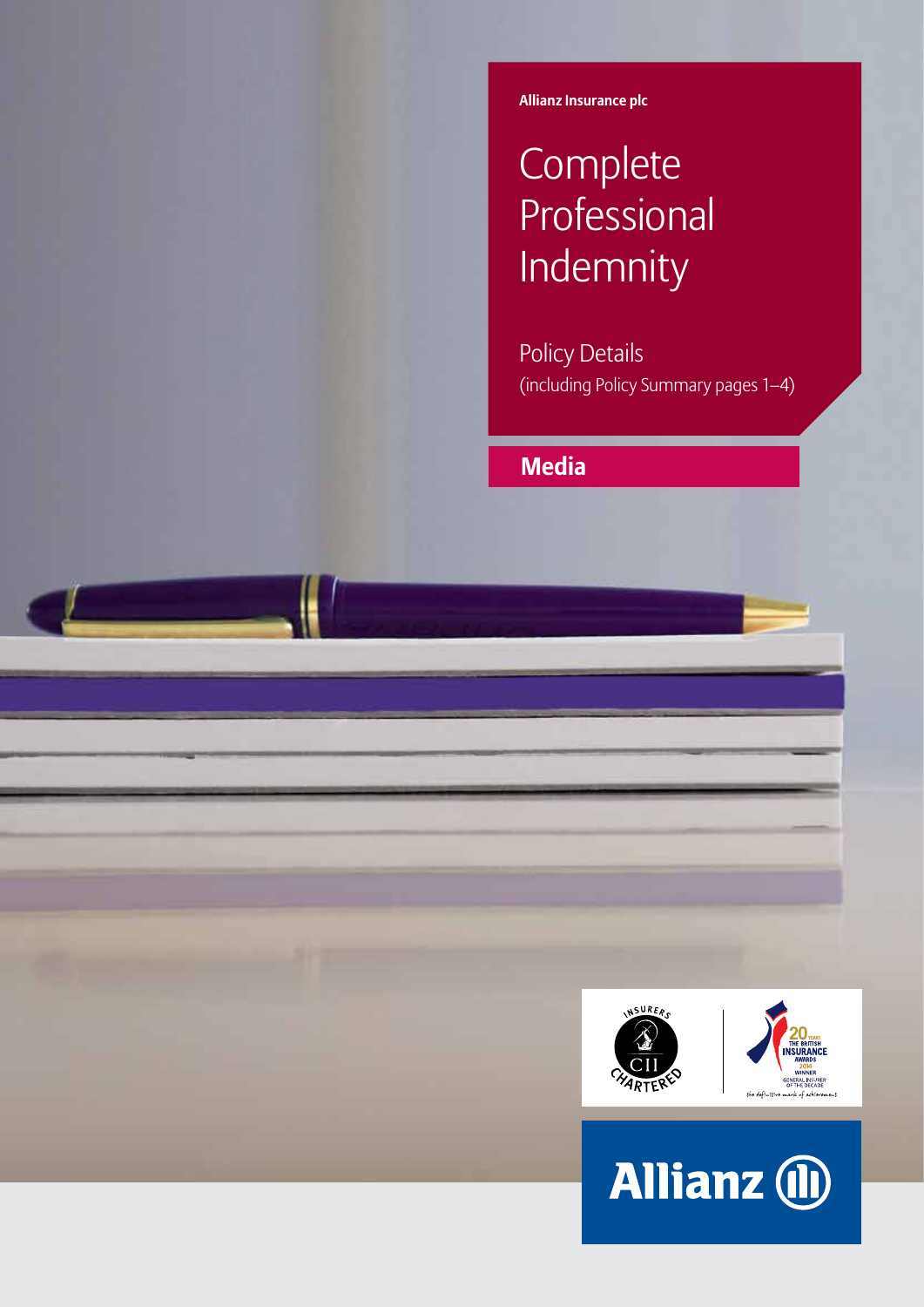# Policy Summary



This is a Policy Summary only and does not contain full terms and conditions of the contract of insurance. Some covers are optional and will only apply if you have selected them. Full terms and conditions can be found in the policy documents, a copy of which is available on request.

## What is Professional Indemnity Insurance?

Professional Indemnity insurance covers your legal liability arising from your professional services in the event that a third party claims to have suffered a loss as a result of your professional negligence.

Professionals may owe a duty of care to anybody who might reasonably rely upon the service or advice they have provided. In today's commercial world, clients expect high standards of service and are more inclined to resort to litigation when such standards have not been met.

Professional Indemnity insurance is designed to provide protection against such claims, providing an indemnity for damages which are awarded against your business, for legal costs in defending the claim and for costs that may be awarded against you subject to the policy terms and conditions.

Any business or person who provides services such as advice, design, or offers their skills or knowledge services in a professional category should consider Professional Indemnity insurance.

This Professional Indemnity insurance Policy is underwritten by Allianz Insurance plc.

## What is the policy duration?

This policy has a 12 month period of insurance (unless shown differently on your policy schedule), and is annually renewable.

## Will I have any cancellation rights?

You have the right to cancel the policy and receive a return of premium paid, less an administration charge of £50 and an amount representing the cover you have received to date.

This is subject to certain terms and conditions, full details of which can be found in the policy wording.

## How do I make a complaint?

Allianz aim to get it right, first time every time. If we make a mistake we will try to put it right promptly.

Allianz will always confirm to you receipt of your complaint within 5 working days and do our best to resolve it within 4 weeks. If we cannot we will let you know when an answer may be expected.

If we have not resolved the situation within 8 weeks we will provide you with information about the Financial Ombudsman Service.

If you have a complaint about anything other than the sale of the policy, please contact our Customer Satisfaction Manager at:

Customer Satisfaction Manager Allianz Insurance plc 57 Ladymead Guildford Surrey GU1 1DB

Telephone number: **01483 552438** Fax number: **01483 790538** Email: **acccsm@allianz.co.uk**

Using our complaints procedure or referral to the Financial Ombudsman Service does not affect your legal rights.

## Would I receive compensation if Allianz were unable to meet its liabilities?

Allianz Insurance plc contributes to the Financial Services Compensation Scheme (FSCS). You may be entitled to compensation from the FSCS if we are unable to meet our liabilities. Further information about compensation scheme arrangements is available at www.fscs.org.uk, by emailing enquiries@fscs.org.uk or by phoning the FSCS on 0800 678 1100 or 0207 741 4100.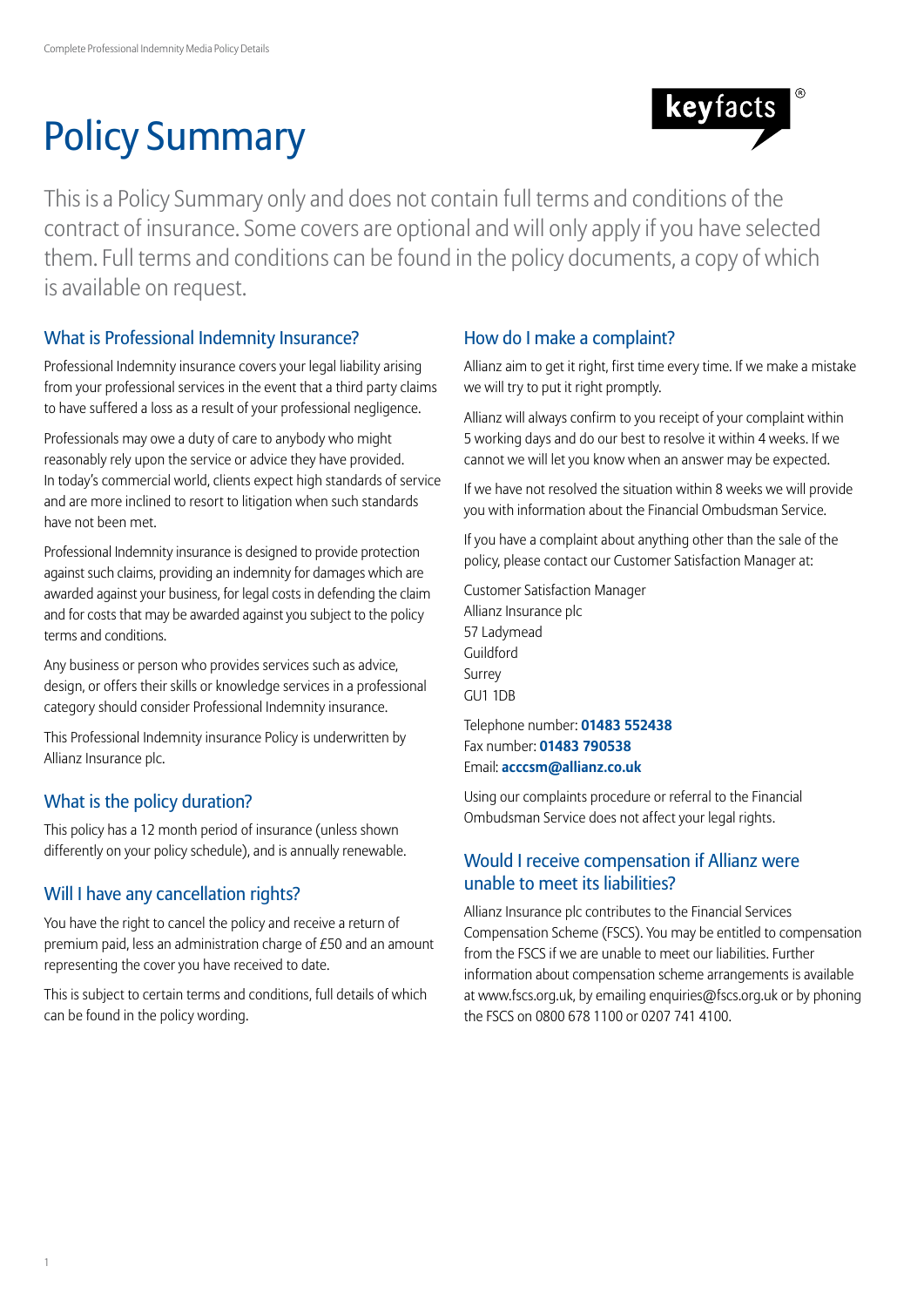## How do I make a claim?

If you need to claim, your dedicated claims handler will help and guide you through the process.

You can notify us of a claim by: Telephone: 0344 893 9500

Our claims helpline is available 24 hours a day, 7 days a week.

Post: Claims Division Allianz Insurance plc 500 Avebury Boulevard Milton Keynes MK9 2XX

Please have your policy number to hand and as much information about the claim as possible. For further information please see page 5.

## Please read the Policy

Please periodically review the policy and the policy schedule to make sure that it meets and continues to meet your needs and that you understand its terms, conditions, limits and exclusions.

If you wish to change anything or if there is any thing you do not understand please contact your insurance adviser.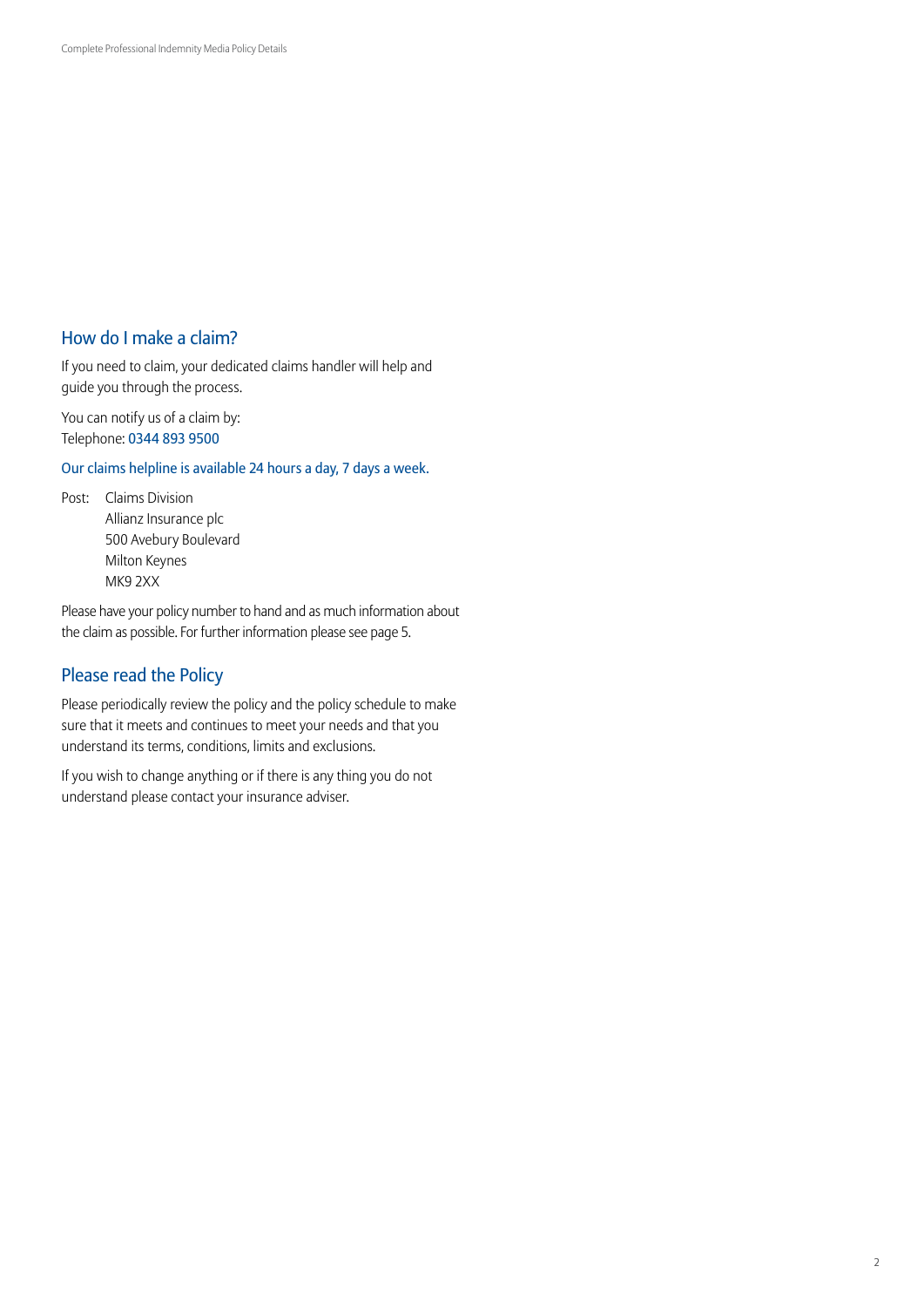## Core Cover

### **Significant Features and Benefits Significant Features and Benefits**

• Professional Indemnity Insurance – provides indemnity for losses arising from civil liability (including liability for claimant's costs and expenses incurred) arising in connection with your professional

services including:-

- breach of professional duty
- infringement of copyright or intellectual property rights
- breach of confidentiality
- defamation
- and other types of civil liability, unless specifically excluded.
- Insured Person cover extends to include you, past and present partners (or members of limited liability partnerships), directors, employees and their personal representatives in the event of death, incapacity, insolvency or bankruptcy.
- Fraud and Dishonesty Cover liability of your business to any third party resulting from fraudulent or dishonest conduct. Amounts payable will be in excess of the amounts recoverable from the dishonest or fraudulent person or their estates or legal representatives unless condoned by a partner or director.
- Lost Documents Cover costs of replacing or restoring documents lost or damaged in transit or in your custody or control up to a maximum of £100,000 in the aggregate during the period of insurance. An Excess of £250 applies to this cover, unless an alternative amount is specified in the Schedule.
- Court Attendance Cover if attending court as a witness by any principal, partner, member, director or employee when defending a claim, a rate of £300 per person per day (£150 per person per day for employees) is applicable.
- Mitigation Cover costs incurred in remediating or mitigating a loss or potential loss that may otherwise result in a claim subject to specific requirements.
- Disputed Fees Cover at our discretion we will compensate you for the Disputed Fees where you agree not to contest any outstanding fees and we decide that by not contesting any outstanding fees that this will prevent a claim.
- Specialist Consultants Cover claims resulting from any wrongful act of your specialist consultants, designers or subcontractors engaged in the performance of your professional services. Cover applies provided that you have not waived or otherwise impaired any rights of recourse against such persons.

- Joint Ventures Cover covers you against liability arising out of your professional services in respect of any joint venture, provided that you have previously declared to us all fees/ turnover received from any joint venture subject to specific requirements.
- Automatic Acquisitions Cover extends cover during the period of insurance to include another entity where you obtain control of the composition of the board of directors or more than half of the voting power; or a holding of more than half of the issued share capital subject to specific requirements.
- Defence Costs Cover covers defence costs incurred with our prior written consent.
- Innocent Non Disclosure we will not exercise our rights to avoid the insurance cover for innocent non-disclosure or innocent misrepresentation.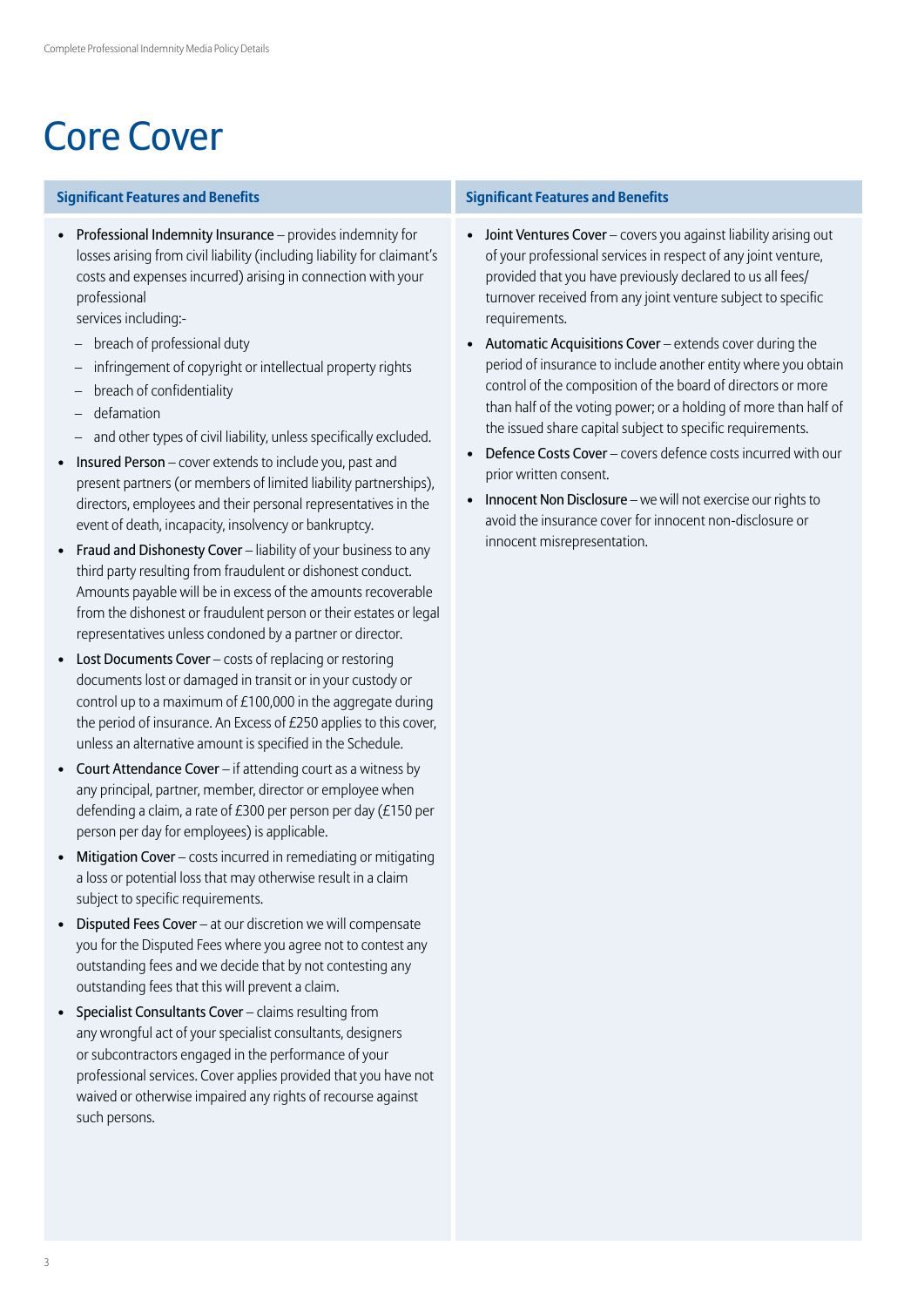## Core Cover (continued)

- Claims Made Wording
	- the insurance covers claims first made against you, and/or circumstances that may lead to a claim, notified to us during the period of insurance
	- claims or circumstances which might give rise to a claim must be notified to us in writing as soon as reasonably possible and during the period of insurance.
- Limit of Liability
	- the Limit of Liability is specified in the Schedule and applies on an "any one claim" basis without aggregate limitation in the period of insurance (unless stated otherwise in the Schedule)
	- Defence Costs are payable in addition to the Limit of Liability.
- Excess the insurance will be subject to an excess, shown in the Schedule, which is the amount you must contribute towards settlement of a claim. No excess applies to Defence Costs or Court Attendance Cover.
- Cover exclusions:
	- Bodily injury/property damage unless arising from an actual or alleged failure to achieve the legally required standard of care, diligence and expertise in performing your professional services.
	- Contractual Liability except to the extent such liability would have attached to you in the absence of such contractual duty, term or agreement.
	- Pre-assessment of cost Failure to make an accurate preassessment of the cost of performing your professional services.
	- Directors' and Officers' Liability any Claim arising out of, based upon or attributable to any Claim made against an Insured in their capacity as a director, officer, trustee, Member or partner of the Company in respect of the performance or non-performance of their duties as a director, officer, trustee, Member or partner of the Company.
	- Employers' Liability any Claim by any person for bodily injury, sickness, disease or death incurred, contracted or occurring whilst under a contract of service or apprenticeship with an Insured or for any breach of any obligation owed by an Insured as an employer.

#### **Significant Exclusions or Limitations Significant Exclusions or Limitations**

- Employment Practice Violation any Claim arising out of, based upon or attributable to any act, error or omission with respect to any employment or prospective employment of any past, present, future or prospective employee or Insured Person of any Company.
- Infrastructure arising out of, based upon or attributable to software or mechanical failure, electrical failure, including any electrical power interruption, surge, brown out or black out, or telecommunications or satellite systems failure, outside the direct control of an Insured.
- Insolvency Insolvency administration or receivership of your business.
- Manufacturing liability arising out of, based upon or attributable to any manufacturing defect in any product.
- Prior Claims/circumstances Previous claims or circumstances.
- Prior Acts before the Retroactive Date stated in your Schedule.
- Trade debts incurred or guarantee given by you for a debt.
- U.S.A./Canada Claims brought in the United States of America or Canada.
- War or Terrorism
- Sanctions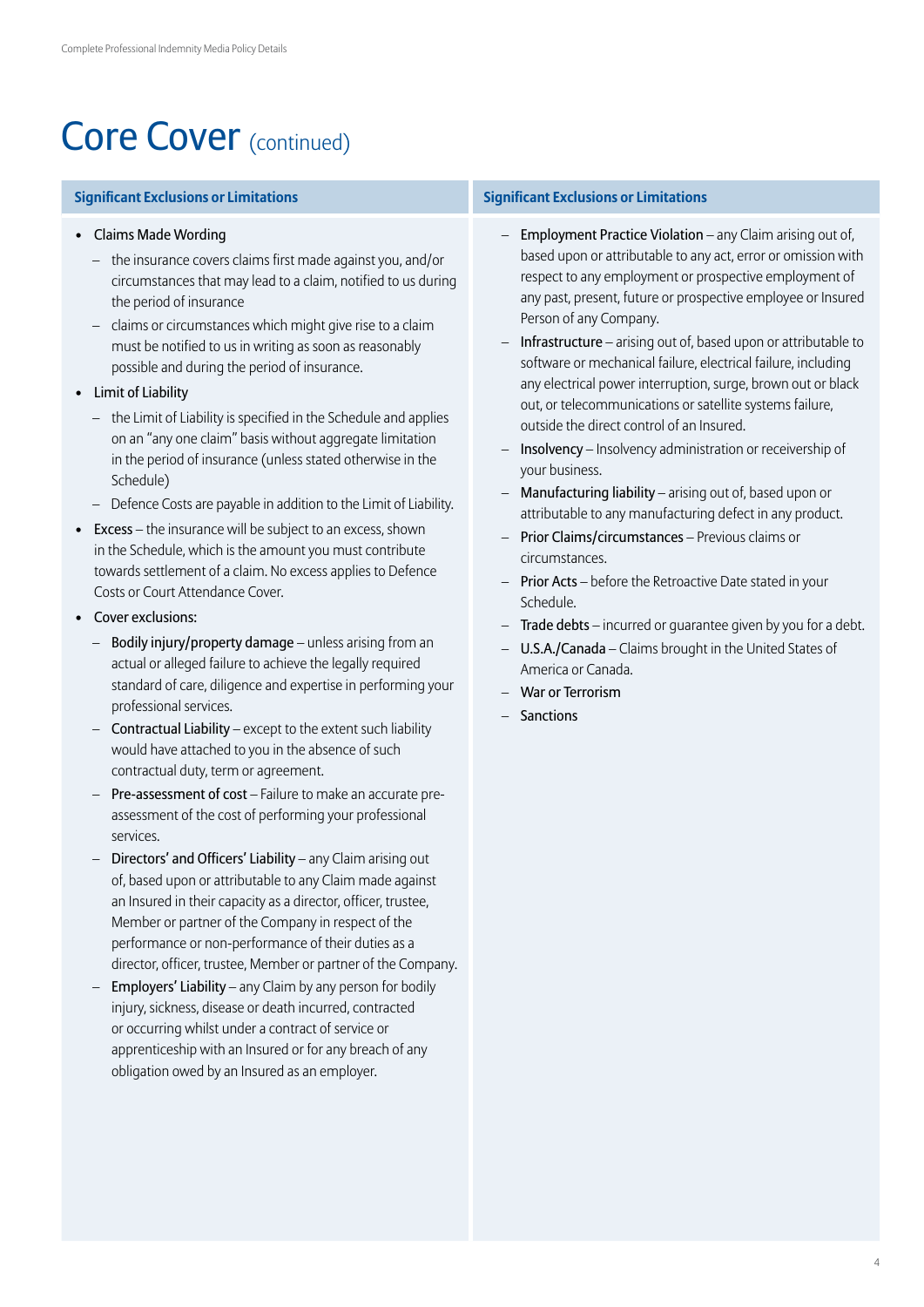## Additional Information

## How do I make a claim?

If you need to claim, your dedicated claims handler will help and guide you through the process.

You can notify us of a claim by:

#### Telephone: **0344 893 9500**

Post: Claims Division Allianz Insurance plc 500 Avebury Boulevard Milton Keynes MK9 2XX

### **Lines are open from 9am to 5pm, Monday to Friday.**

## What to expect when making a claim

Allianz aims to deal with your claim promptly and fairly. We will update you on the progress of your claim by email, mail or by phone – whichever you prefer.

Depending on the type of claim and value involved, we may:

- forward a claim form for you to complete and sign
- ask you for additional information (eg,photographs)
- appoint an independent expert to deal with your claim
- arrange for a member of our claims team to visit you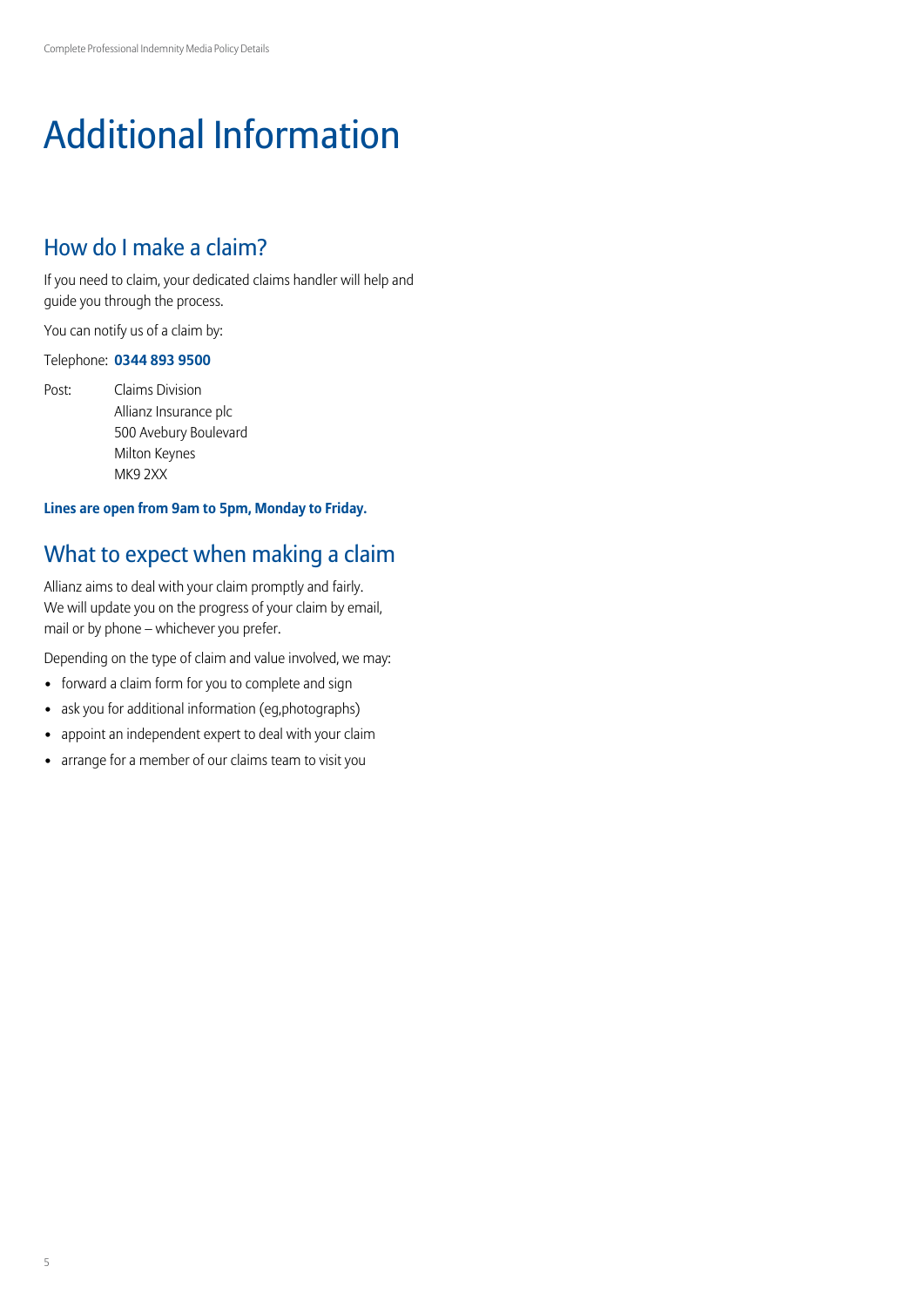## Data Protection

Allianz Insurance plc together with other companies within the Allianz SE group of companies ("Allianz Group") may use the personal and business details you have provided or which are supplied by third parties including any details of directors, officers, partners and employees (whose consent you must obtain) to:

- provide you with a quotation, deal with the associated administration of your Policy and to handle claims;
- search credit reference, credit scoring and fraud agencies who may keep a record of the search;
- share with other insurance organisations to help offset risks, administer your Policy, for statistical analysis, and to handle claims and prevent fraud;
- support the development of our business by including your details in customer surveys, for market research and business reviews which may be carried out by third parties acting on our behalf.

Allianz Group may need to collect and process data relating to individuals who may benefit from the Policy ("Insured Persons"), which under the Data Protection Act is defined as sensitive (such as medical history of Insured Persons) for the purpose of evaluating the risk and/or administering claims which may occur. You must ensure that you have explicit verbal or written consent from the Insured Persons to such information being processed by Allianz Group and that this fact is made known to the Insured Persons.

Telephone calls may be recorded for our mutual protection, training and monitoring purposes. Under the Data Protection Act 1998 individuals are entitled to request a copy of all the personal information Allianz Insurance plc holds about them. Please contact the Customer Satisfaction Manager, Allianz Insurance plc, 57 Ladymead, Guildford, Surrey, GU1 1DB. Personal details may be transferred to countries outside the EEA. They will at all times be held securely and handled with the utmost care in accordance with all principles of English law. By applying for and/or entering into this insurance Policy you will be deemed to specifically consent to the use of your data and your insurance Policy data in this way and for these purposes and that your directors, officers, partners, and employees have consented to our using their details in this way.